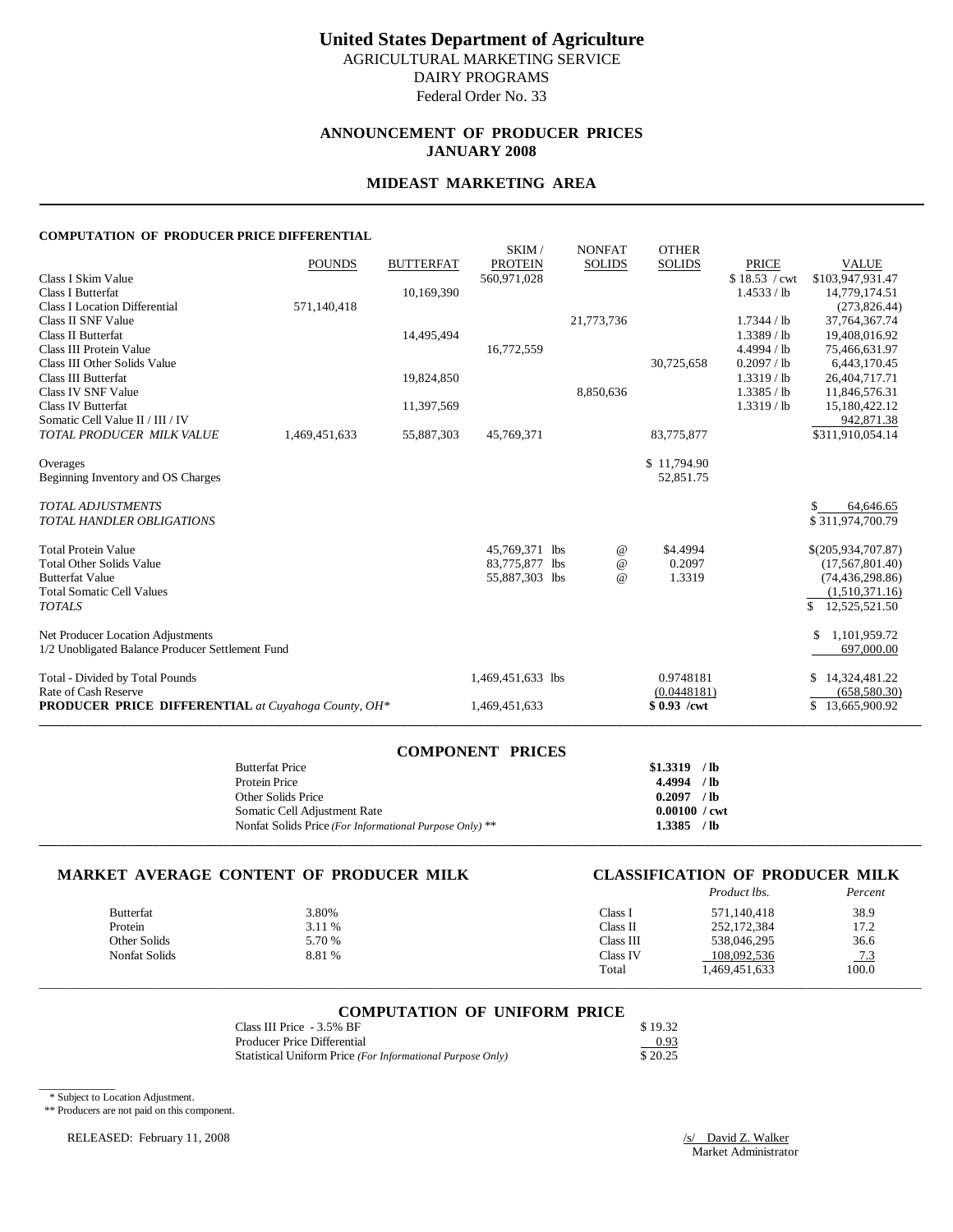# **ANNOUNCEMENT OF PRODUCER PRICES FEBRUARY 2008**

# **MIDEAST MARKETING AREA**

### **COMPUTATION OF PRODUCER PRICE DIFFERENTIAL**

|                                                            | <b>POUNDS</b> | <b>BUTTERFAT</b> | SKIM/<br><b>PROTEIN</b> | <b>NONFAT</b><br><b>SOLIDS</b> | <b>OTHER</b><br><b>SOLIDS</b> | <b>PRICE</b>  | <b>VALUE</b>        |
|------------------------------------------------------------|---------------|------------------|-------------------------|--------------------------------|-------------------------------|---------------|---------------------|
| Class I Skim Value                                         |               |                  | 526,796,228             |                                |                               | \$17.44 / cwt | \$91,873,262.20     |
| <b>Class I Butterfat</b>                                   |               | 9,566,483        |                         |                                |                               | 1.3860 / lb   | 13,259,145.44       |
| <b>Class I Location Differential</b>                       | 536, 362, 711 |                  |                         |                                |                               |               | (249, 430.88)       |
| Class II SNF Value                                         |               |                  |                         | 19,484,802                     |                               | $1.5989$ / lb | 31,154,249.91       |
| Class II Butterfat                                         |               | 13,491,709       |                         |                                |                               | 1.3080 / lb   | 17,647,155.39       |
| Class III Protein Value                                    |               |                  | 15,839,646              |                                |                               | 4.0180 / lb   | 63,643,697.61       |
| Class III Other Solids Value                               |               |                  |                         |                                | 29,062,999                    | 0.0803 / lb   | 2,333,758.86        |
| <b>Class III Butterfat</b>                                 |               | 19,482,221       |                         |                                |                               | 1.3010 / lb   | 25,346,369.52       |
| Class IV SNF Value                                         |               |                  |                         | 8,536,051                      |                               | 1.1643 / lb   | 9.938.524.17        |
| Class IV Butterfat                                         |               | 9,509,447        |                         |                                |                               | 1.3010 / lb   | 12,371,790.58       |
| Somatic Cell Value II / III / IV                           |               |                  |                         |                                |                               |               | 715,096.12          |
| TOTAL PRODUCER MILK VALUE                                  | 1,375,384,834 | 52,049,860       | 42,748,278              |                                | 78,370,849                    |               | \$268,033,618.92    |
| Overages                                                   |               |                  |                         |                                | \$86,487.03                   |               |                     |
| Beginning Inventory and OS Charges                         |               |                  |                         |                                | \$160,414.98                  |               |                     |
|                                                            |               |                  |                         |                                |                               |               |                     |
| <b>TOTAL ADJUSTMENTS</b>                                   |               |                  |                         |                                |                               |               | \$<br>246,902.01    |
| <b>TOTAL HANDLER OBLIGATIONS</b>                           |               |                  |                         |                                |                               |               | \$268,280,520.93    |
| <b>Total Protein Value</b>                                 |               |                  | 42,748,278 lbs          | $^{\,a}$                       | \$4.0180                      |               | \$(171,762,581.03)  |
| <b>Total Other Solids Value</b>                            |               |                  | 78,370,849 lbs          | $^{\copyright}$                | 0.0803                        |               | (6,293,179.17)      |
| <b>Butterfat Value</b>                                     |               |                  | 52,049,860 lbs          | $^{\omega}{}$                  | 1.3010                        |               | (67, 716, 867.88)   |
| <b>Total Somatic Cell Values</b>                           |               |                  |                         |                                |                               |               | (1,178,672,12)      |
| <b>TOTALS</b>                                              |               |                  |                         |                                |                               |               | \$21,329,220.73     |
|                                                            |               |                  |                         |                                |                               |               |                     |
| Net Producer Location Adjustments                          |               |                  |                         |                                |                               |               | \$.<br>953,479.52   |
| 1/2 Unobligated Balance Producer Settlement Fund           |               |                  |                         |                                |                               |               | 682,000.00          |
| Total - Divided by Total Pounds                            |               |                  | 1,375,384,834 lbs       |                                | 1.6696927                     |               | 22,964,700.25<br>S. |
| Rate of Cash Reserve                                       |               |                  |                         |                                | (0.0496927)                   |               | (683, 465.86)       |
| <b>PRODUCER PRICE DIFFERENTIAL</b> at Cuyahoga County, OH* |               |                  | 1,375,384,834           |                                | $$1.62$ /cwt                  |               | \$22,281,234.39     |
|                                                            |               |                  |                         |                                |                               |               |                     |

| <b>COMPONENT PRICES</b>                                 |                        |
|---------------------------------------------------------|------------------------|
| <b>Butterfat Price</b>                                  | $$1.3010$ /lb          |
| Protein Price                                           | 4.0180 / lb            |
| Other Solids Price                                      | $0.0803$ /lb           |
| Somatic Cell Adjustment Rate                            | $0.00092 / \text{cwt}$ |
| Nonfat Solids Price (For Informational Purpose Only) ** | $1.1643$ /lb           |
|                                                         |                        |

### **MARKET AVERAGE CONTENT OF PRODUCER MILK CLASSIFICATION OF PRODUCER MILK**

# *Product lbs. Percent*

| <b>Butterfat</b> | 3.78%  | Class 1   | 536, 362, 711 | 39.0                       |
|------------------|--------|-----------|---------------|----------------------------|
| Protein          | 3.11 % | Class II  | 226,591,591   | 16.5                       |
| Other Solids     | 5.70 % | Class III | 509.508.896   | 37.0                       |
| Nonfat Solids    | 8.81 % | Class IV  | 102,921,636   | $\sim$ $\sim$<br><u>75</u> |
|                  |        | Total     | 1,375,384,834 | 100.0                      |

# \_\_\_\_\_\_\_\_\_\_\_\_\_\_\_\_\_\_\_\_\_\_\_\_\_\_\_\_\_\_\_\_\_\_\_\_\_\_\_\_\_\_\_\_\_\_\_\_\_\_\_\_\_\_\_\_\_\_\_\_\_\_\_\_\_\_\_\_\_\_\_\_\_\_\_\_\_\_\_\_\_\_\_\_\_\_\_\_\_\_\_\_\_\_\_\_\_\_\_\_\_\_\_\_\_\_\_\_\_\_\_\_\_\_\_\_\_\_\_\_\_\_\_\_\_\_\_\_\_\_\_\_\_\_\_\_\_\_\_ **COMPUTATION OF UNIFORM PRICE**

| Class III Price - 3.5% BF                                  | \$17.03 |
|------------------------------------------------------------|---------|
| Producer Price Differential                                | 1.62    |
| Statistical Uniform Price (For Informational Purpose Only) | \$18.65 |

\* Subject to Location Adjustment.

\_\_\_\_\_\_\_\_\_\_\_\_

\*\* Producers are not paid on this component.

RELEASED: March 12, 2008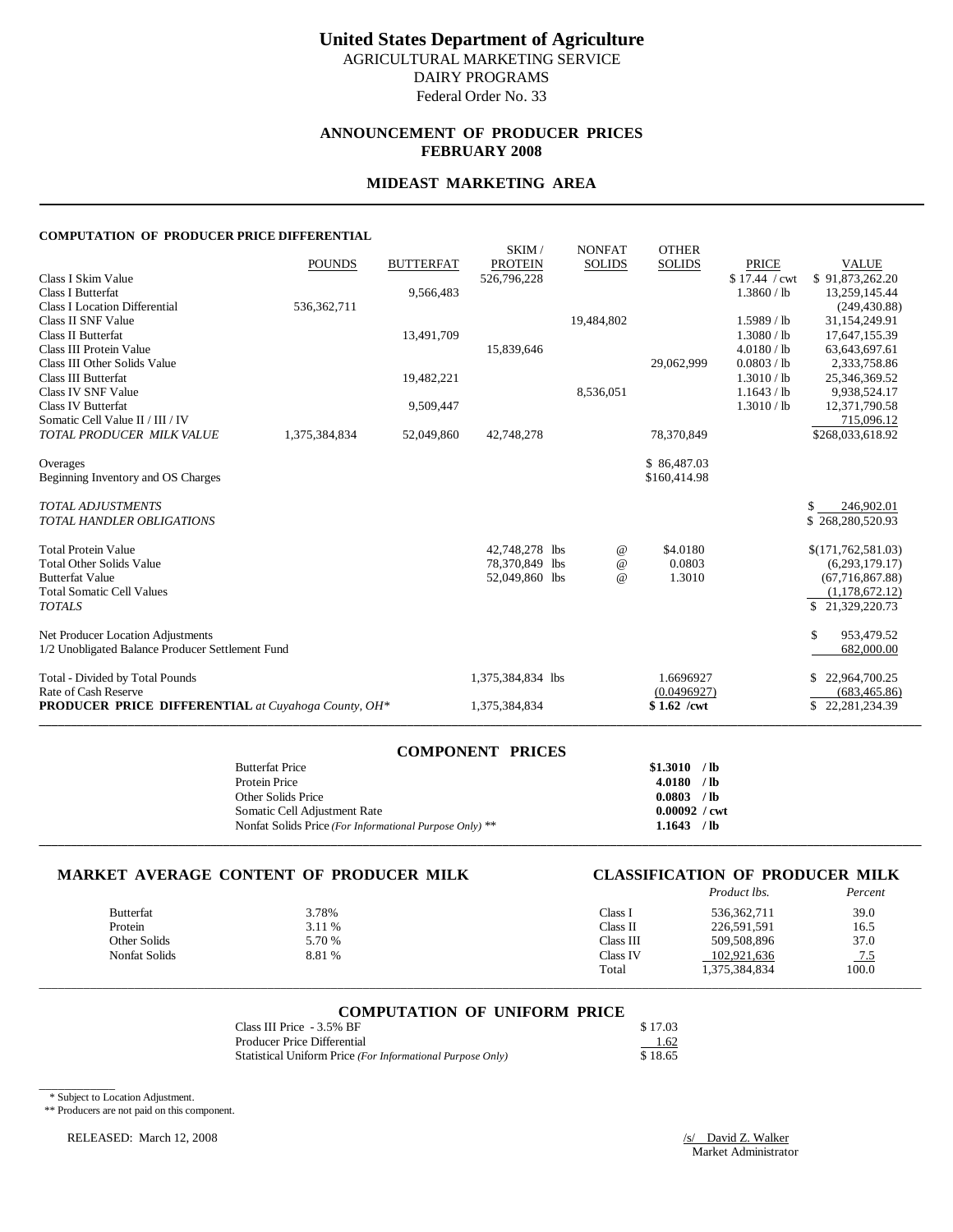# **ANNOUNCEMENT OF PRODUCER PRICES MARCH 2008**

# **MIDEAST MARKETING AREA**

### **COMPUTATION OF PRODUCER PRICE DIFFERENTIAL**

|                                                            |               |                  | SKIM/             | <b>NONFAT</b> | <b>OTHER</b>           |               |                         |
|------------------------------------------------------------|---------------|------------------|-------------------|---------------|------------------------|---------------|-------------------------|
|                                                            | <b>POUNDS</b> | <b>BUTTERFAT</b> | <b>PROTEIN</b>    | <b>SOLIDS</b> | <b>SOLIDS</b>          | <b>PRICE</b>  | <b>VALUE</b>            |
| Class I Skim Value                                         |               |                  | 541,466,364       |               |                        | \$14.54 / cwt | \$78,729,209.32         |
| <b>Class I Butterfat</b>                                   |               | 9,839,490        |                   |               |                        | 1.3338 / lb   | 13,123,911.78           |
| <b>Class I Location Differential</b>                       | 551,305,854   |                  |                   |               |                        |               | (256, 579.25)           |
| Class II SNF Value                                         |               |                  |                   | 21,211,302    |                        | $1.2489$ / lb | 26,490,795.08           |
| Class II Butterfat                                         |               | 14,328,170       |                   |               |                        | 1.3674 / lb   | 19,592,339.64           |
| Class III Protein Value                                    |               |                  | 10,865,163        |               |                        | 4.3331 / lb   | 47,079,837.81           |
| Class III Other Solids Value                               |               |                  |                   |               | 19,997,712             | 0.0493 / lb   | 985,887.20              |
| Class III Butterfat                                        |               | 13,696,302       |                   |               |                        | 1.3604 / lb   | 18,632,449.26           |
| Class IV SNF Value                                         |               |                  |                   | 11,664,456    |                        | 1.0833 / lb   | 12,636,105.18           |
| <b>Class IV Butterfat</b>                                  |               | 10,716,921       |                   |               |                        | 1.3604 / lb   | 14,579,299.32           |
| Somatic Cell Value II / III / IV                           |               |                  |                   |               |                        |               | 692,322.43              |
| TOTAL PRODUCER MILK VALUE                                  | 1,288,357,904 | 48,580,883       | 39,821,120        |               | 73,258,627             |               | \$232,285,577.77        |
|                                                            |               |                  |                   |               |                        |               |                         |
| Overages                                                   |               |                  |                   |               | \$19,260.54            |               |                         |
| Beginning Inventory and OS Charges                         |               |                  |                   |               | \$10,967.13            |               |                         |
| <b>TOTAL ADJUSTMENTS</b>                                   |               |                  |                   |               |                        |               | \$.<br>30,227.67        |
| <b>TOTAL HANDLER OBLIGATIONS</b>                           |               |                  |                   |               |                        |               | \$232,315,805.44        |
|                                                            |               |                  |                   |               |                        |               |                         |
| <b>Total Protein Value</b>                                 |               |                  | 39,821,120 lbs    | @             | \$4.3331               |               | \$(172,548,895.05)      |
| <b>Total Other Solids Value</b>                            |               |                  | 73,258,627 lbs    | $\omega$      | 0.0493                 |               | (3,611,650.31)          |
| <b>Butterfat Value</b>                                     |               |                  | 48,580,883 lbs    | $\omega$      | 1.3604                 |               | (66,089,433.25)         |
| <b>Total Somatic Cell Values</b>                           |               |                  |                   |               |                        |               | (1,170,566.36)          |
| <b>TOTALS</b>                                              |               |                  |                   |               |                        |               | (11, 104, 739.53)<br>\$ |
|                                                            |               |                  |                   |               |                        |               |                         |
| Net Producer Location Adjustments                          |               |                  |                   |               |                        |               | \$.<br>800,992.50       |
| 1/2 Unobligated Balance Producer Settlement Fund           |               |                  |                   |               |                        |               | 713,000.00              |
| Total - Divided by Total Pounds                            |               |                  | 1,288,357,904 lbs |               | (0.7444164)            |               | (9,590,747.03)<br>S     |
| Rate of Cash Reserve                                       |               |                  |                   |               | (0.0455836)            |               | (587, 279.91)           |
| <b>PRODUCER PRICE DIFFERENTIAL</b> at Cuyahoga County, OH* |               |                  | 1,288,357,904     |               | $$(0.79) / \text{cwt}$ |               | \$(10,178,026.94)       |
|                                                            |               |                  |                   |               |                        |               |                         |

| <b>COMPONENT PRICES</b>                                 |                        |
|---------------------------------------------------------|------------------------|
| <b>Butterfat Price</b>                                  | $$1.3604$ /lb          |
| Protein Price                                           | $4.3331$ /lb           |
| Other Solids Price                                      | $0.0493$ /lb           |
| Somatic Cell Adjustment Rate                            | $0.00098 / \text{cwt}$ |
| Nonfat Solids Price (For Informational Purpose Only) ** | 1.0833 /lb             |
|                                                         |                        |

### **MARKET AVERAGE CONTENT OF PRODUCER MILK CLASSIFICATION OF PRODUCER MILK**

# *Product lbs. Percent*

| <b>Butterfat</b> | 3.77%  | Class 1   | 551,305,854   | 42.8  |
|------------------|--------|-----------|---------------|-------|
| Protein          | 3.09 % | Class II  | 247.029.634   | 19.2  |
| Other Solids     | 5.69 % | Class III | 351,301,098   | 27.3  |
| Nonfat Solids    | 8.78 % | Class IV  | 138.721.318   | 10.7  |
|                  |        | Total     | 1,288,357,904 | 100.0 |

# \_\_\_\_\_\_\_\_\_\_\_\_\_\_\_\_\_\_\_\_\_\_\_\_\_\_\_\_\_\_\_\_\_\_\_\_\_\_\_\_\_\_\_\_\_\_\_\_\_\_\_\_\_\_\_\_\_\_\_\_\_\_\_\_\_\_\_\_\_\_\_\_\_\_\_\_\_\_\_\_\_\_\_\_\_\_\_\_\_\_\_\_\_\_\_\_\_\_\_\_\_\_\_\_\_\_\_\_\_\_\_\_\_\_\_\_\_\_\_\_\_\_\_\_\_\_\_\_\_\_\_\_\_\_\_\_\_\_\_ **COMPUTATION OF UNIFORM PRICE**

| Class III Price - 3.5% BF                                  | \$18.00 |
|------------------------------------------------------------|---------|
| Producer Price Differential                                | (0.79)  |
| Statistical Uniform Price (For Informational Purpose Only) | \$17.21 |

\* Subject to Location Adjustment.

\_\_\_\_\_\_\_\_\_\_\_\_

\*\* Producers are not paid on this component.

RELEASED: April 10, 2008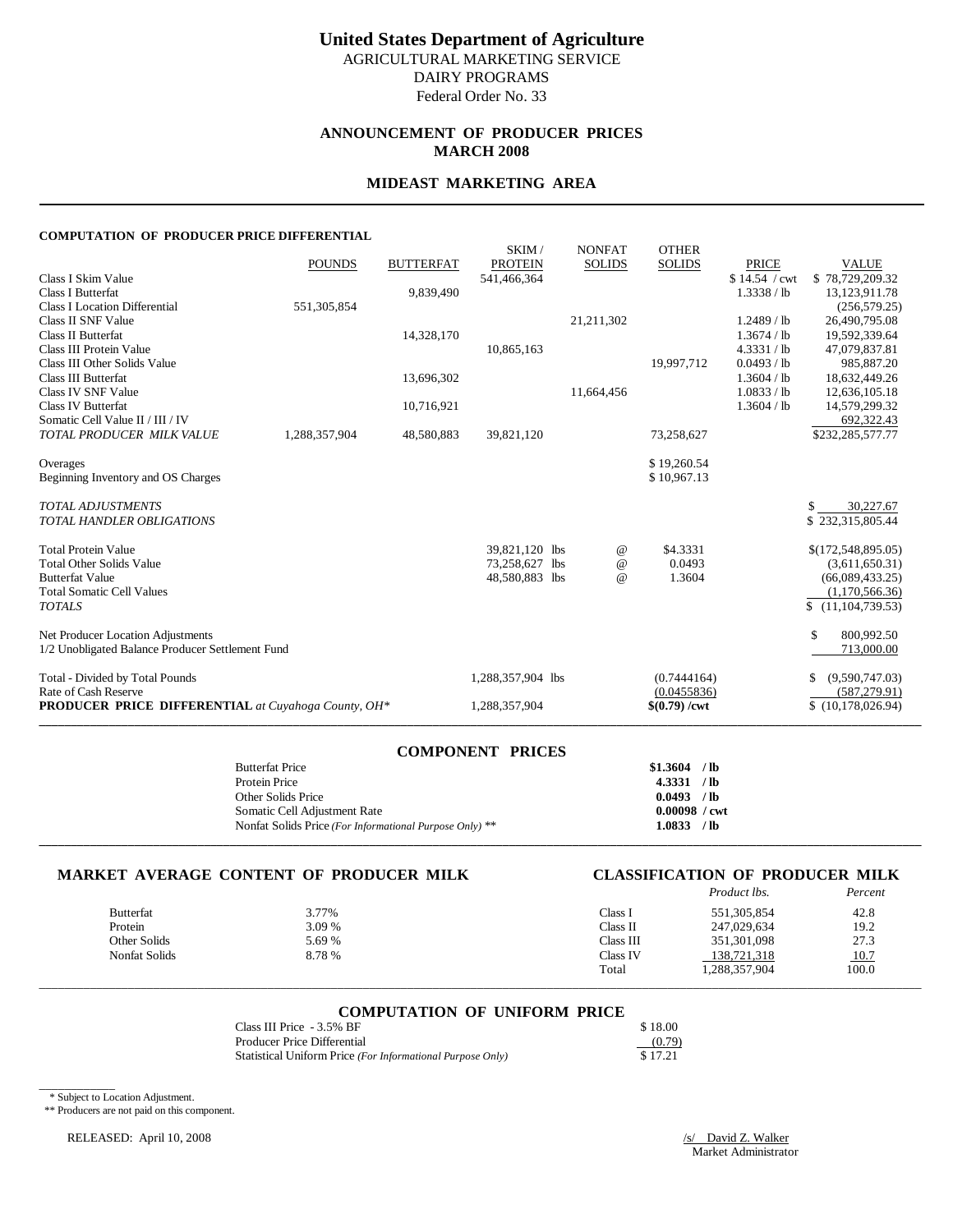Federal Order No. 33

# **ANNOUNCEMENT OF PRODUCER PRICES APRIL 2008**

### **MIDEAST MARKETING AREA**

### **COMPUTATION OF PRODUCER PRICE DIFFERENTIAL**

|                                                            | <b>POUNDS</b> | <b>BUTTERFAT</b> | SKIM/<br><b>PROTEIN</b> | <b>NONFAT</b><br><b>SOLIDS</b> | <b>OTHER</b><br><b>SOLIDS</b> | <b>PRICE</b>  | <b>VALUE</b>         |
|------------------------------------------------------------|---------------|------------------|-------------------------|--------------------------------|-------------------------------|---------------|----------------------|
| Class I Skim Value                                         |               |                  | 527,179,995             |                                |                               | \$16.39 / cwt | \$86,404,801.19      |
| <b>Class I Butterfat</b>                                   |               | 9,435,106        |                         |                                |                               | 1.3683 / lb   | 12,910,055.53        |
| <b>Class I Location Differential</b>                       | 536,615,101   |                  |                         |                                |                               |               | (244, 304.92)        |
| Class II SNF Value                                         |               |                  |                         | 21,650,271                     |                               | 1.1633 / lb   | 25,185,760.22        |
| Class II Butterfat                                         |               | 15,247,067       |                         |                                |                               | 1.4818 / lb   | 22,593,103.87        |
| Class III Protein Value                                    |               |                  | 15,408,704              |                                |                               | 3.7579 / lb   | 57,904,368.76        |
| Class III Other Solids Value                               |               |                  |                         |                                | 28,865,048                    | 0.0622 / lb   | 1,795,405.96         |
| <b>Class III Butterfat</b>                                 |               | 17,987,706       |                         |                                |                               | 1.4748 / lb   | 26,528,268.82        |
| Class IV SNF Value                                         |               |                  |                         | 12,442,714                     |                               | 1.0827 / lb   | 13,471,726.47        |
| <b>Class IV Butterfat</b>                                  |               | 10,798,386       |                         |                                |                               | 1.4748 / lb   | 15,925,459.69        |
| Somatic Cell Value II / III / IV                           |               |                  |                         |                                |                               |               | 810,082.82           |
| TOTAL PRODUCER MILK VALUE                                  | 1,444,134,329 | 53,468,265       | 43,850,245              |                                | 82,263,863                    |               | \$263,284,728.41     |
| Overages                                                   |               |                  |                         |                                | \$42,723.79                   |               |                      |
| Beginning Inventory and OS Charges                         |               |                  |                         |                                | \$156,510.78                  |               |                      |
|                                                            |               |                  |                         |                                |                               |               |                      |
| <b>TOTAL ADJUSTMENTS</b>                                   |               |                  |                         |                                |                               |               | \$<br>199,234.57     |
| <b>TOTAL HANDLER OBLIGATIONS</b>                           |               |                  |                         |                                |                               |               | \$263,483,962.98     |
|                                                            |               |                  |                         |                                |                               |               |                      |
| <b>Total Protein Value</b>                                 |               |                  | 43,850,245 lbs          | $^{\,a}$                       | \$3.7579                      |               | \$(164, 784, 835.68) |
| <b>Total Other Solids Value</b>                            |               |                  | 82,263,863 lbs          | $^{\copyright}$                | 0.0622                        |               | (5,116,812.29)       |
| <b>Butterfat Value</b>                                     |               |                  | 53,468,265 lbs          | $^{\omega}{}$                  | 1.4748                        |               | (78, 854, 997.23)    |
| <b>Total Somatic Cell Values</b>                           |               |                  |                         |                                |                               |               | (1,254,117.97)       |
| <b>TOTALS</b>                                              |               |                  |                         |                                |                               |               | S.<br>13,473,199.81  |
| Net Producer Location Adjustments                          |               |                  |                         |                                |                               |               | \$.<br>1,020,747.78  |
| 1/2 Unobligated Balance Producer Settlement Fund           |               |                  |                         |                                |                               |               | 699,000.00           |
|                                                            |               |                  |                         |                                |                               |               |                      |
| Total - Divided by Total Pounds                            |               |                  | 1,444,134,329 lbs       |                                | 1.0520453                     |               | 15, 192, 947.59<br>S |
| Rate of Cash Reserve                                       |               |                  |                         |                                | (0.0420453)                   |               | (607, 190.61)        |
| <b>PRODUCER PRICE DIFFERENTIAL</b> at Cuyahoga County, OH* |               |                  | 1,444,134,329           |                                | \$1.01/cwt                    |               | 14,585,756.98<br>\$  |
|                                                            |               |                  |                         |                                |                               |               |                      |

| <b>COMPONENT PRICES</b>                                 |                        |
|---------------------------------------------------------|------------------------|
| <b>Butterfat Price</b>                                  | $$1.4748$ /lb          |
| Protein Price                                           | $3.7579$ /lb           |
| Other Solids Price                                      | $0.0622$ /lb           |
| Somatic Cell Adjustment Rate                            | $0.00091 / \text{cwt}$ |
| Nonfat Solids Price (For Informational Purpose Only) ** | 1.0827 /lb             |
|                                                         |                        |

### **MARKET AVERAGE CONTENT OF PRODUCER MILK CLASSIFICATION OF PRODUCER MILK**

# *Product lbs. Percent*

| <b>Butterfat</b> | 3.70%  | Class 1   | 536,615,101   | 37.1  |
|------------------|--------|-----------|---------------|-------|
| Protein          | 3.04 % | Class II  | 254,141,600   | 17.6  |
| Other Solids     | 5.70 % | Class III | 505.257.040   | 35.0  |
| Nonfat Solids    | 8.74 % | Class IV  | 148.120.588   | 10.3  |
|                  |        | Total     | 1,444,134,329 | 100.0 |
|                  |        |           |               |       |

# \_\_\_\_\_\_\_\_\_\_\_\_\_\_\_\_\_\_\_\_\_\_\_\_\_\_\_\_\_\_\_\_\_\_\_\_\_\_\_\_\_\_\_\_\_\_\_\_\_\_\_\_\_\_\_\_\_\_\_\_\_\_\_\_\_\_\_\_\_\_\_\_\_\_\_\_\_\_\_\_\_\_\_\_\_\_\_\_\_\_\_\_\_\_\_\_\_\_\_\_\_\_\_\_\_\_\_\_\_\_\_\_\_\_\_\_\_\_\_\_\_\_\_\_\_\_\_\_\_\_\_\_\_\_\_\_\_\_\_ **COMPUTATION OF UNIFORM PRICE**

| Class III Price - 3.5% BF                                  | \$16.76 |
|------------------------------------------------------------|---------|
| Producer Price Differential                                | 1.01    |
| Statistical Uniform Price (For Informational Purpose Only) | \$17.77 |

\* Subject to Location Adjustment.

\_\_\_\_\_\_\_\_\_\_\_\_

\*\* Producers are not paid on this component.

RELEASED: May 10, 2008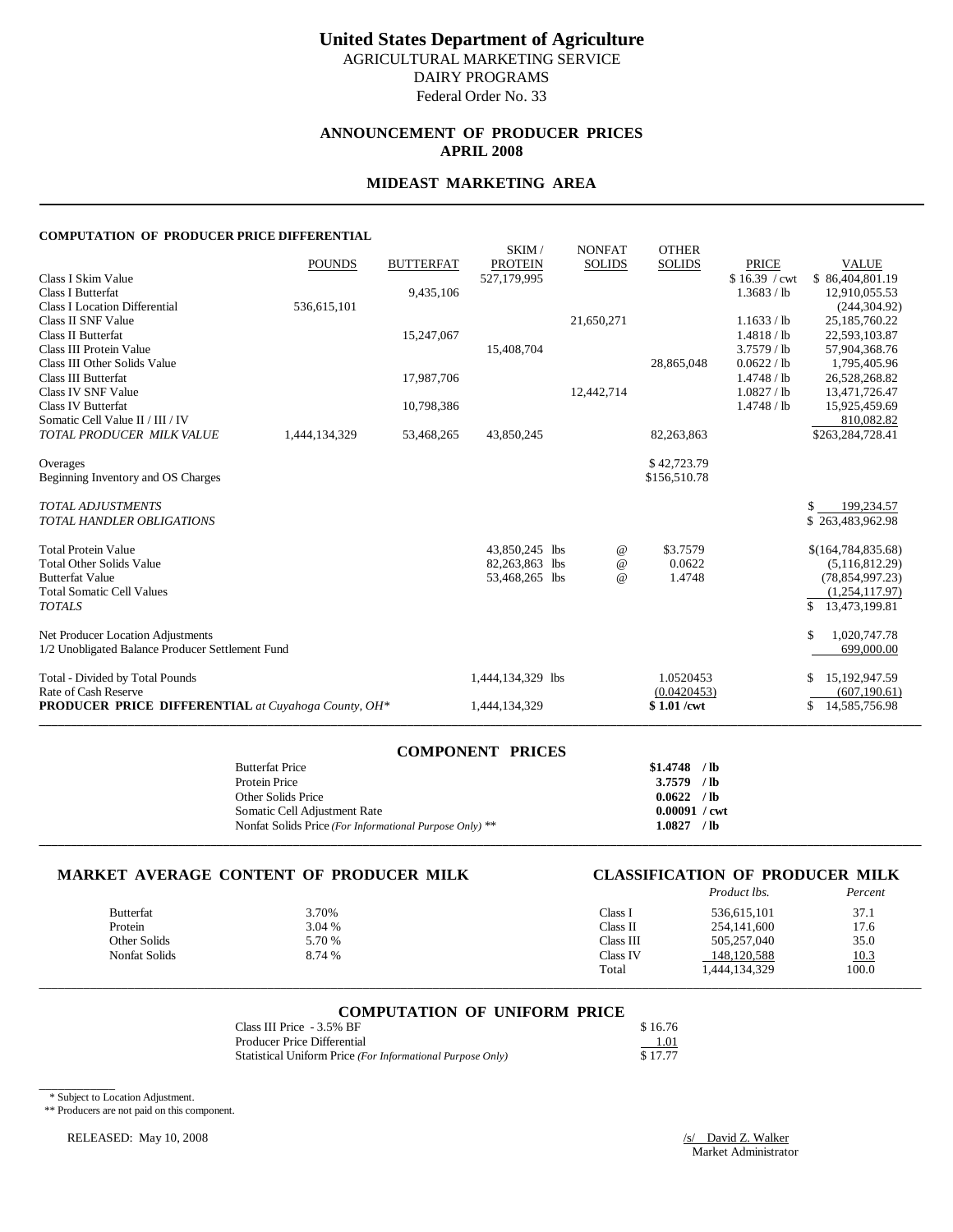# **United States Department of Agriculture**

AGRICULTURAL MARKETING SERVICE DAIRY PROGRAMS

Federal Order No. 33

# **ANNOUNCEMENT OF PRODUCER PRICES MAY 2008**

### **MIDEAST MARKETING AREA**

### **COMPUTATION OF PRODUCER PRICE DIFFERENTIAL**

|                                                            | <b>POUNDS</b> | <b>BUTTERFAT</b> | SKIM/<br><b>PROTEIN</b> | <b>NONFAT</b><br><b>SOLIDS</b> | <b>OTHER</b><br><b>SOLIDS</b> | <b>PRICE</b>  | <b>VALUE</b>         |
|------------------------------------------------------------|---------------|------------------|-------------------------|--------------------------------|-------------------------------|---------------|----------------------|
| Class I Skim Value                                         |               |                  | 555,417,934             |                                |                               | \$13.90 / cwt | \$77,203,092.87      |
| <b>Class I Butterfat</b>                                   |               | 10,055,379       |                         |                                |                               | 1.4863 / lb   | 14,945,309.81        |
| <b>Class I Location Differential</b>                       | 565,473,313   |                  |                         |                                |                               |               | (267, 450.89)        |
| Class II SNF Value                                         |               |                  |                         | 22,406,941                     |                               | 1.1556 / lb   | 25,893,460.99        |
| Class II Butterfat                                         |               | 16,499,375       |                         |                                |                               | 1.5632 / lb   | 25,791,822.95        |
| Class III Protein Value                                    |               |                  | 7,966,664               |                                |                               | 4.1108 / lb   | 32,749,362.37        |
| Class III Other Solids Value                               |               |                  |                         |                                | 15,111,881                    | 0.0766 / lb   | 1,157,570.08         |
| <b>Class III Butterfat</b>                                 |               | 9,338,998        |                         |                                |                               | 1.5562 / lb   | 14,533,348.67        |
| Class IV SNF Value                                         |               |                  |                         | 11,697,673                     |                               | 1.1301 / lb   | 13,219,540.26        |
| <b>Class IV Butterfat</b>                                  |               | 8,621,548        |                         |                                |                               | 1.5562 / lb   | 13,416,852.99        |
| Somatic Cell Value II / III / IV                           |               |                  |                         |                                |                               |               | 707.643.67           |
| TOTAL PRODUCER MILK VALUE                                  | 1,230,457,174 | 44,515,300       | 37,115,919              |                                | 70,422,256                    |               | \$219,350,553.77     |
| Overages                                                   |               |                  |                         |                                | \$83,420.05                   |               |                      |
| Beginning Inventory and OS Charges                         |               |                  |                         |                                | \$88,322.27                   |               |                      |
|                                                            |               |                  |                         |                                |                               |               |                      |
| <b>TOTAL ADJUSTMENTS</b>                                   |               |                  |                         |                                |                               |               | \$171,742.32         |
| <b>TOTAL HANDLER OBLIGATIONS</b>                           |               |                  |                         |                                |                               |               | \$219,522,296.09     |
|                                                            |               |                  |                         |                                |                               |               |                      |
| <b>Total Protein Value</b>                                 |               |                  | 37.115.919 lbs          | $^{\,a}$                       | \$4.1108                      |               | \$(152,576,119.81)   |
| <b>Total Other Solids Value</b>                            |               |                  | 70,422,256 lbs          | $^{\copyright}$                | 0.0766                        |               | (5,394,344.82)       |
| <b>Butterfat Value</b>                                     |               |                  | 44,515,300 lbs          | $^{\omega}{}$                  | 1.5562                        |               | (69, 274, 709.86)    |
| <b>Total Somatic Cell Values</b>                           |               |                  |                         |                                |                               |               | (1,233,020.88)       |
| <b>TOTALS</b>                                              |               |                  |                         |                                |                               |               | \$<br>(8,955,899.28) |
| Net Producer Location Adjustments                          |               |                  |                         |                                |                               |               | \$.<br>758,616.89    |
| 1/2 Unobligated Balance Producer Settlement Fund           |               |                  |                         |                                |                               |               | 700,000.00           |
|                                                            |               |                  |                         |                                |                               |               |                      |
| Total - Divided by Total Pounds                            |               |                  | 1,230,457,174 lbs       |                                | (0.6093087)                   |               | (7,497,282,39)       |
| Rate of Cash Reserve                                       |               |                  |                         |                                | (0.0406913)                   |               | (500, 689.02)        |
| <b>PRODUCER PRICE DIFFERENTIAL</b> at Cuyahoga County, OH* |               |                  | 1,230,457,174           |                                | $$(0.65) / \text{cwt}$        |               | (7,997,971.41)<br>\$ |
|                                                            |               |                  |                         |                                |                               |               |                      |

| <b>COMPONENT PRICES</b>                                 |                        |
|---------------------------------------------------------|------------------------|
| <b>Butterfat Price</b>                                  | $$1.5562$ /lb          |
| Protein Price                                           | $4.1108$ /lb           |
| Other Solids Price                                      | $0.0766$ /lb           |
| Somatic Cell Adjustment Rate                            | $0.00098 / \text{cwt}$ |
| Nonfat Solids Price (For Informational Purpose Only) ** | 1.1301 / lb            |
|                                                         |                        |

### **MARKET AVERAGE CONTENT OF PRODUCER MILK CLASSIFICATION OF PRODUCER MILK**

# *Product lbs. Percent*

|               |        |           | .             | ______ |
|---------------|--------|-----------|---------------|--------|
| Butterfat     | 3.62%  | Class 1   | 565.473.313   | 46.0   |
| Protein       | 3.02 % | Class II  | 263, 747, 166 | 21.4   |
| Other Solids  | 5.72 % | Class III | 263.466.497   | 21.4   |
| Nonfat Solids | 8.74 % | Class IV  | 137.770.198   | 11.2   |
|               |        | Total     | 1,230,457,174 | 100.0  |
|               |        |           |               |        |

# \_\_\_\_\_\_\_\_\_\_\_\_\_\_\_\_\_\_\_\_\_\_\_\_\_\_\_\_\_\_\_\_\_\_\_\_\_\_\_\_\_\_\_\_\_\_\_\_\_\_\_\_\_\_\_\_\_\_\_\_\_\_\_\_\_\_\_\_\_\_\_\_\_\_\_\_\_\_\_\_\_\_\_\_\_\_\_\_\_\_\_\_\_\_\_\_\_\_\_\_\_\_\_\_\_\_\_\_\_\_\_\_\_\_\_\_\_\_\_\_\_\_\_\_\_\_\_\_\_\_\_\_\_\_\_\_\_\_\_ **COMPUTATION OF UNIFORM PRICE**

| Class III Price - 3.5% BF                                  | \$18.18 |
|------------------------------------------------------------|---------|
| Producer Price Differential                                | (0.65)  |
| Statistical Uniform Price (For Informational Purpose Only) | \$17.53 |

\* Subject to Location Adjustment.

\_\_\_\_\_\_\_\_\_\_\_\_

\*\* Producers are not paid on this component.

RELEASED: June 11, 2008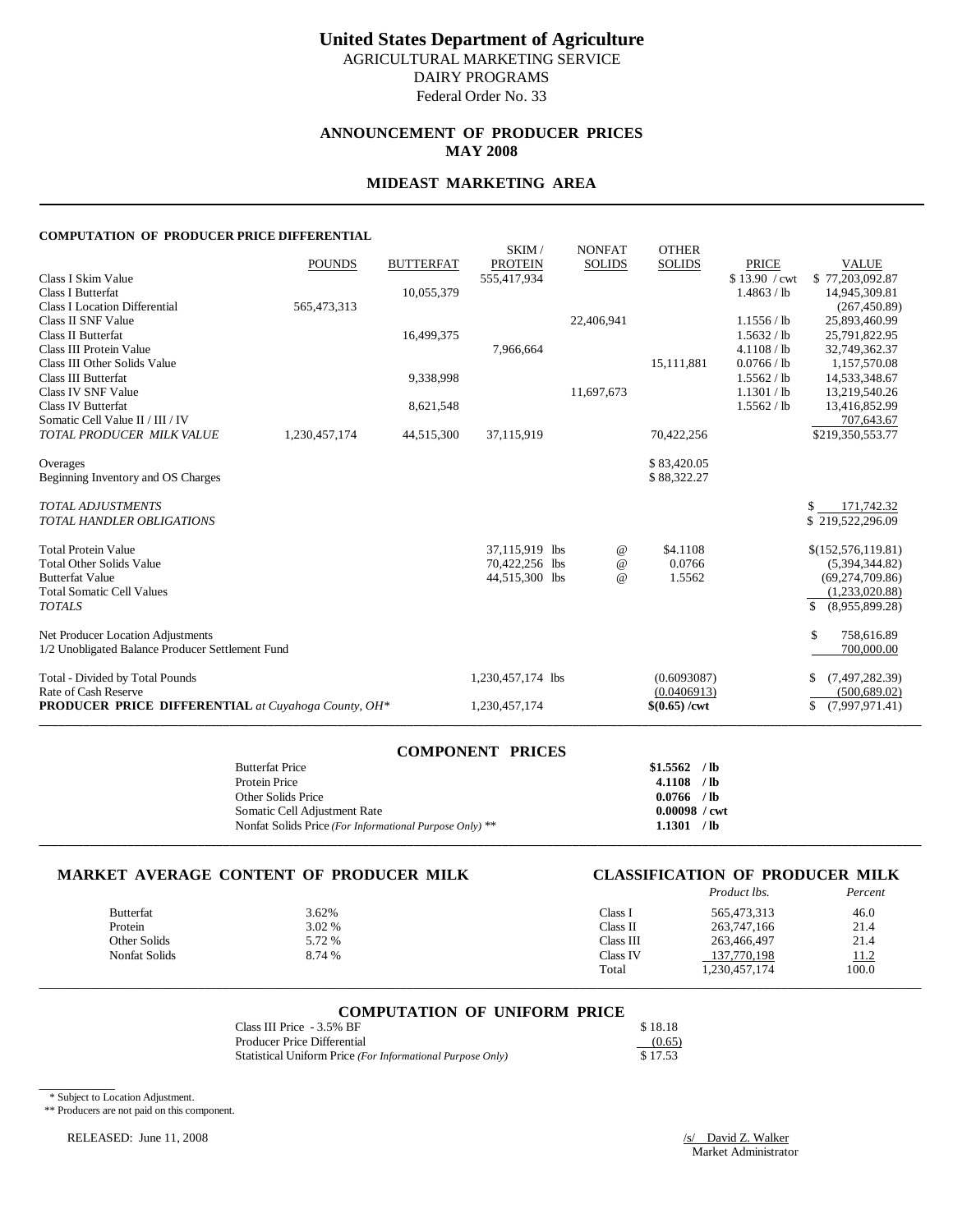# **United States Department of Agriculture** AGRICULTURAL MARKETING SERVICE

DAIRY PROGRAMS Federal Order No. 33

# **ANNOUNCEMENT OF PRODUCER PRICES JUNE 2008**

# **MIDEAST MARKETING AREA**

### **COMPUTATION OF PRODUCER PRICE DIFFERENTIAL**

|                                                            | <b>POUNDS</b> | <b>BUTTERFAT</b> | SKIM/<br><b>PROTEIN</b> | <b>NONFAT</b><br><b>SOLIDS</b> | <b>OTHER</b><br><b>SOLIDS</b> | <b>PRICE</b>  | <b>VALUE</b>             |
|------------------------------------------------------------|---------------|------------------|-------------------------|--------------------------------|-------------------------------|---------------|--------------------------|
| Class I Skim Value                                         |               |                  | 468,986,790             |                                |                               | \$15.17 / cwt | \$71,145,296.06          |
| <b>Class I Butterfat</b>                                   |               | 8,730,544        |                         |                                |                               | 1.5825 / lb   | 13,816,085.99            |
| <b>Class I Location Differential</b>                       | 477,717,334   |                  |                         |                                |                               |               | (233, 213.50)            |
| Class II SNF Value                                         |               |                  |                         | 22,352,158                     |                               | 1.2100 / lb   | 27,046,111.18            |
| Class II Butterfat                                         |               | 15,930,284       |                         |                                |                               | 1.6230 / lb   | 25,854,850.94            |
| Class III Protein Value                                    |               |                  | 9,317,901               |                                |                               | 4.7193 / lb   | 43,973,970.19            |
| Class III Other Solids Value                               |               |                  |                         |                                | 17,925,500                    | 0.0826 / lb   | 1,480,646.32             |
| <b>Class III Butterfat</b>                                 |               | 11,569,227       |                         |                                |                               | 1.6160 / lb   | 18,695,870.83            |
| Class IV SNF Value                                         |               |                  |                         | 13,720,742                     |                               | $1.1819$ / lb | 16,216,544.95            |
| <b>Class IV Butterfat</b>                                  |               | 7,012,618        |                         |                                |                               | 1.6160 / lb   | 11,332,390.69            |
| Somatic Cell Value II / III / IV                           |               |                  |                         |                                |                               |               | 673,441.18               |
| TOTAL PRODUCER MILK VALUE                                  | 1,215,534,092 | 43,242,673       | 35,974,690              |                                | 69,496,371                    |               | \$230,001,994.83         |
| Overages                                                   |               |                  |                         |                                | \$60,242.17                   |               |                          |
| Beginning Inventory and OS Charges                         |               |                  |                         |                                | \$31,144.05                   |               |                          |
|                                                            |               |                  |                         |                                |                               |               |                          |
| <b>TOTAL ADJUSTMENTS</b>                                   |               |                  |                         |                                |                               |               | 91,386.22<br>S.          |
| <b>TOTAL HANDLER OBLIGATIONS</b>                           |               |                  |                         |                                |                               |               | \$230.093.381.05         |
| <b>Total Protein Value</b>                                 |               |                  | 35.974.690 lbs          | $^{\,a}$                       | \$4.7193                      |               | \$(169,775,354.51)       |
| <b>Total Other Solids Value</b>                            |               |                  | 69,496,371 lbs          | $^{\copyright}$                | 0.0826                        |               | (5,740,400.25)           |
| <b>Butterfat Value</b>                                     |               |                  | 43,242,673 lbs          | $^{\omega}{}$                  | 1.6160                        |               | (69,880,159.53)          |
| <b>Total Somatic Cell Values</b>                           |               |                  |                         |                                |                               |               | (1,040,381.44)           |
| <b>TOTALS</b>                                              |               |                  |                         |                                |                               |               | \$(16,342,914.68)        |
|                                                            |               |                  |                         |                                |                               |               |                          |
| Net Producer Location Adjustments                          |               |                  |                         |                                |                               |               | \$<br>514,532.16         |
| 1/2 Unobligated Balance Producer Settlement Fund           |               |                  |                         |                                |                               |               | 717,000.00               |
| Total - Divided by Total Pounds                            |               |                  | 1,215,534,092 lbs       |                                | (1.2431887)                   |               | (15, 111, 382, 52)<br>\$ |
| Rate of Cash Reserve                                       |               |                  |                         |                                | (0.0468113)                   |               | (569,007.31)             |
| <b>PRODUCER PRICE DIFFERENTIAL</b> at Cuyahoga County, OH* |               |                  | 1,215,534,092           |                                | $$(1.29) / \text{cwt}$        |               | \$(15,680,389.83)        |
|                                                            |               |                  |                         |                                |                               |               |                          |

| <b>COMPONENT PRICES</b>                                 |                 |
|---------------------------------------------------------|-----------------|
| <b>Butterfat Price</b>                                  | $$1.6160$ /lb   |
| Protein Price                                           | $4.7193$ /lb    |
| Other Solids Price                                      | $0.0826$ /lb    |
| Somatic Cell Adjustment Rate                            | $0.00108$ / cwt |
| Nonfat Solids Price (For Informational Purpose Only) ** | $1.1819$ /lb    |
|                                                         |                 |

# **MARKET AVERAGE CONTENT OF PRODUCER MILK CLASSIFICATION OF PRODUCER MILK**<br>Product lbs. Percent

|                  |        |           | <i>Product lbs.</i> | Percent     |
|------------------|--------|-----------|---------------------|-------------|
| <b>Butterfat</b> | 3.56%  | Class 1   | 477.717.334         | 39.3        |
| Protein          | 2.96 % | Class II  | 264,471,762         | 21.8        |
| Other Solids     | 5.72 % | Class III | 313,736,383         | 25.8        |
| Nonfat Solids    | 8.68 % | Class IV  | 159,608,613         | <u>13.1</u> |
|                  |        | Total     | 1,215,534,092       | 100.0       |

# \_\_\_\_\_\_\_\_\_\_\_\_\_\_\_\_\_\_\_\_\_\_\_\_\_\_\_\_\_\_\_\_\_\_\_\_\_\_\_\_\_\_\_\_\_\_\_\_\_\_\_\_\_\_\_\_\_\_\_\_\_\_\_\_\_\_\_\_\_\_\_\_\_\_\_\_\_\_\_\_\_\_\_\_\_\_\_\_\_\_\_\_\_\_\_\_\_\_\_\_\_\_\_\_\_\_\_\_\_\_\_\_\_\_\_\_\_\_\_\_\_\_\_\_\_\_\_\_\_\_\_\_\_\_\_\_\_\_\_ **COMPUTATION OF UNIFORM PRICE**

| Class III Price - 3.5% BF                                  | \$20.25 |
|------------------------------------------------------------|---------|
| Producer Price Differential                                | (1.29)  |
| Statistical Uniform Price (For Informational Purpose Only) | \$18.96 |

\* Subject to Location Adjustment.

\_\_\_\_\_\_\_\_\_\_\_\_

\*\* Producers are not paid on this component.

RELEASED: July 10, 2008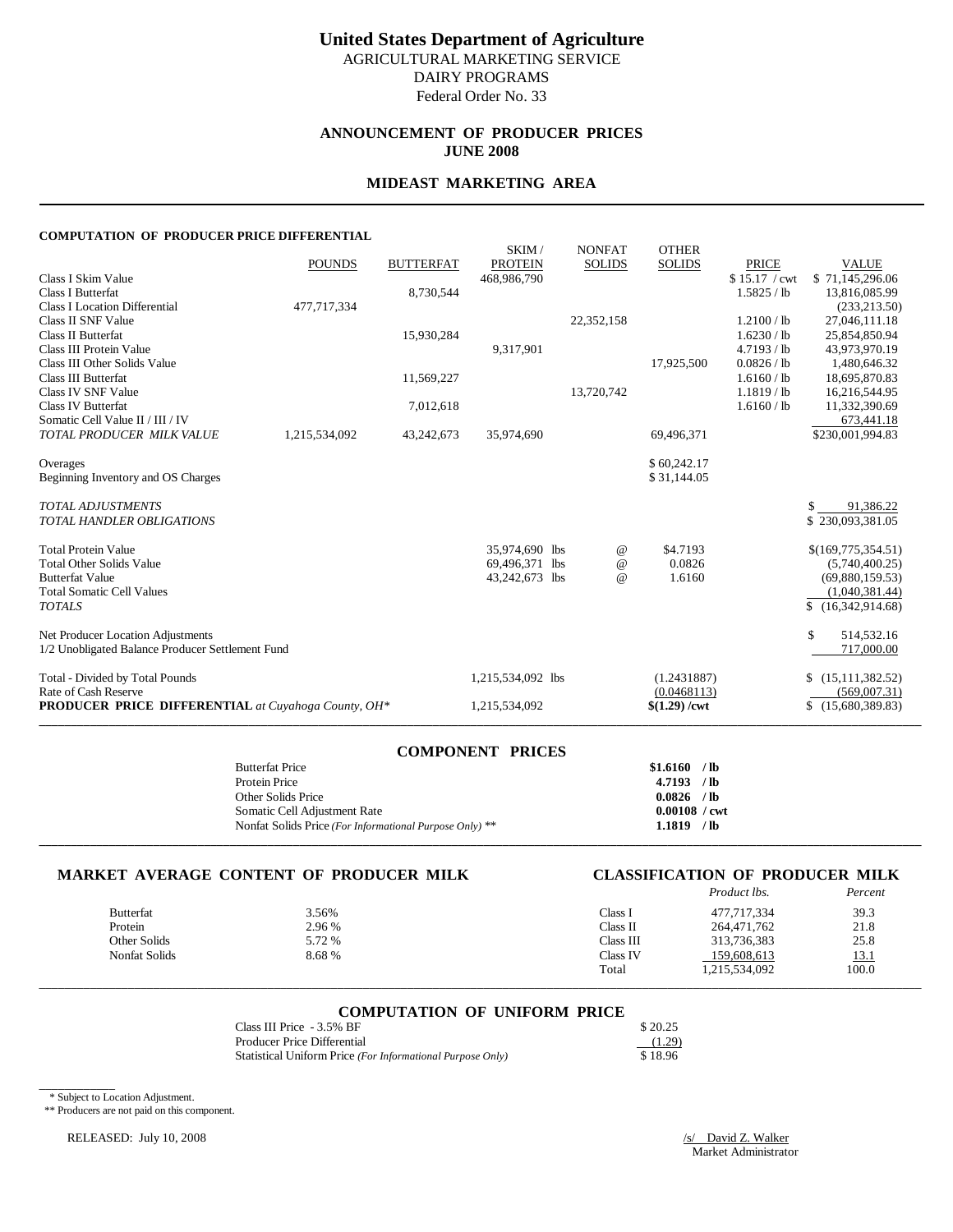# **United States Department of Agriculture** AGRICULTURAL MARKETING SERVICE

DAIRY PROGRAMS Federal Order No. 33

# **ANNOUNCEMENT OF PRODUCER PRICES JULY 2008**

### **MIDEAST MARKETING AREA**

### **COMPUTATION OF PRODUCER PRICE DIFFERENTIAL**

|                                                            | <b>POUNDS</b> | <b>BUTTERFAT</b> | SKIM/<br><b>PROTEIN</b> | <b>NONFAT</b><br><b>SOLIDS</b> | <b>OTHER</b><br><b>SOLIDS</b> | <b>PRICE</b>  | <b>VALUE</b>                          |
|------------------------------------------------------------|---------------|------------------|-------------------------|--------------------------------|-------------------------------|---------------|---------------------------------------|
| Class I Skim Value                                         |               |                  | 496,252,853             |                                |                               | \$17.70 / cwt | \$87,836,755.02                       |
| <b>Class I Butterfat</b>                                   |               | 9,303,523        |                         |                                |                               | 1.6286 / lb   | 15, 151, 717.55                       |
| <b>Class I Location Differential</b>                       | 505,556,376   |                  |                         |                                |                               |               | (233, 723, 79)                        |
| Class II SNF Value                                         |               |                  |                         | 22,825,705                     |                               | 1.2567 / lb   | 28,685,063.48                         |
| Class II Butterfat                                         |               | 17,066,612       |                         |                                |                               | 1.6844 / lb   | 28,747,001.22                         |
| Class III Protein Value                                    |               |                  | 14,324,696              |                                |                               | 4.0025 / lb   | 57,334,595.77                         |
| Class III Other Solids Value                               |               |                  |                         |                                | 27,775,214                    | 0.0707 / lb   | 1,963,707.64                          |
| <b>Class III Butterfat</b>                                 |               | 16,432,445       |                         |                                |                               | 1.6774 / lb   | 27, 563, 783. 24                      |
| Class IV SNF Value                                         |               |                  |                         | 10.838.293                     |                               | 1.2358 / lb   | 13,393,962.51                         |
| <b>Class IV Butterfat</b>                                  |               | 6,319,982        |                         |                                |                               | 1.6774 / lb   | 10,601,137.80                         |
| Somatic Cell Value II / III / IV                           |               |                  |                         |                                |                               |               | 541,138.34                            |
| TOTAL PRODUCER MILK VALUE                                  | 1,389,175,826 | 49,122,562       | 40,813,960              |                                | 79,409,394                    |               | \$271,585,138.78                      |
| Overages                                                   |               |                  |                         |                                | \$ 36,948.92                  |               |                                       |
| Beginning Inventory and OS Charges                         |               |                  |                         |                                | \$137,038.78                  |               |                                       |
|                                                            |               |                  |                         |                                |                               |               |                                       |
| <b>TOTAL ADJUSTMENTS</b>                                   |               |                  |                         |                                |                               |               | \$173,987.70                          |
| <b>TOTAL HANDLER OBLIGATIONS</b>                           |               |                  |                         |                                |                               |               | \$271,759,126.48                      |
|                                                            |               |                  |                         |                                |                               |               |                                       |
| <b>Total Protein Value</b>                                 |               |                  | 40.813.960 lbs          | $^{\,a}$                       | \$4.0025                      |               | \$(163,357,875.00)                    |
| <b>Total Other Solids Value</b>                            |               |                  | 79,409,394 lbs          | $^{\copyright}$                | 0.0707                        |               | (5,614,244.16)                        |
| <b>Butterfat Value</b>                                     |               |                  | 49,122,562 lbs          | $^{\omega}{}$                  | 1.6774                        |               | (82, 398, 185.51)                     |
| <b>Total Somatic Cell Values</b>                           |               |                  |                         |                                |                               |               | (802, 865.57)                         |
| <b>TOTALS</b>                                              |               |                  |                         |                                |                               |               | S<br>19,585,956.24                    |
| Net Producer Location Adjustments                          |               |                  |                         |                                |                               |               | \$<br>799,194.12                      |
| 1/2 Unobligated Balance Producer Settlement Fund           |               |                  |                         |                                |                               |               | 648,000.00                            |
|                                                            |               |                  |                         |                                |                               |               |                                       |
| Total - Divided by Total Pounds<br>Rate of Cash Reserve    |               |                  | 1,389,175,826 lbs       |                                | 1.5140740<br>(0.0440740)      |               | 21,033,150.36<br>\$<br>(612, 265, 35) |
| <b>PRODUCER PRICE DIFFERENTIAL</b> at Cuyahoga County, OH* |               |                  | 1,389,175,826           |                                | \$1.47 /cwt                   |               | 20,420,885.01<br>\$.                  |
|                                                            |               |                  |                         |                                |                               |               |                                       |

| <b>COMPONENT PRICES</b>                                 |                        |  |
|---------------------------------------------------------|------------------------|--|
| <b>Butterfat Price</b>                                  | $$1.6774$ /lb          |  |
| Protein Price                                           | $4.0025$ /lb           |  |
| Other Solids Price                                      | 0.0707 / lb            |  |
| Somatic Cell Adjustment Rate                            | $0.00098 / \text{cwt}$ |  |
| Nonfat Solids Price (For Informational Purpose Only) ** | $1.2358$ /lb           |  |
|                                                         |                        |  |

# **MARKET AVERAGE CONTENT OF PRODUCER MILK CLASSIFICATION OF PRODUCER MILK**<br>Product lbs. Percent

|                  |        |           | <i>Product lbs.</i> | Percent |
|------------------|--------|-----------|---------------------|---------|
| <b>Butterfat</b> | 3.54%  | Class l   | 505,556,376         | 36.4    |
| Protein          | 2.94 % | Class II  | 271,777,542         | 19.6    |
| Other Solids     | 5.72 % | Class III | 484,655,289         | 34.9    |
| Nonfat Solids    | 8.66 % | Class IV  | 127,186,619         | 9.1     |
|                  |        | Total     | 1,389,175,826       | 100.0   |

# \_\_\_\_\_\_\_\_\_\_\_\_\_\_\_\_\_\_\_\_\_\_\_\_\_\_\_\_\_\_\_\_\_\_\_\_\_\_\_\_\_\_\_\_\_\_\_\_\_\_\_\_\_\_\_\_\_\_\_\_\_\_\_\_\_\_\_\_\_\_\_\_\_\_\_\_\_\_\_\_\_\_\_\_\_\_\_\_\_\_\_\_\_\_\_\_\_\_\_\_\_\_\_\_\_\_\_\_\_\_\_\_\_\_\_\_\_\_\_\_\_\_\_\_\_\_\_\_\_\_\_\_\_\_\_\_\_\_\_ **COMPUTATION OF UNIFORM PRICE**

| Class III Price - 3.5% BF                                  | \$18.24 |
|------------------------------------------------------------|---------|
| <b>Producer Price Differential</b>                         | 1.47    |
| Statistical Uniform Price (For Informational Purpose Only) | \$19.71 |

\* Subject to Location Adjustment.

\_\_\_\_\_\_\_\_\_\_\_\_

\*\* Producers are not paid on this component.

RELEASED: August 12, 2008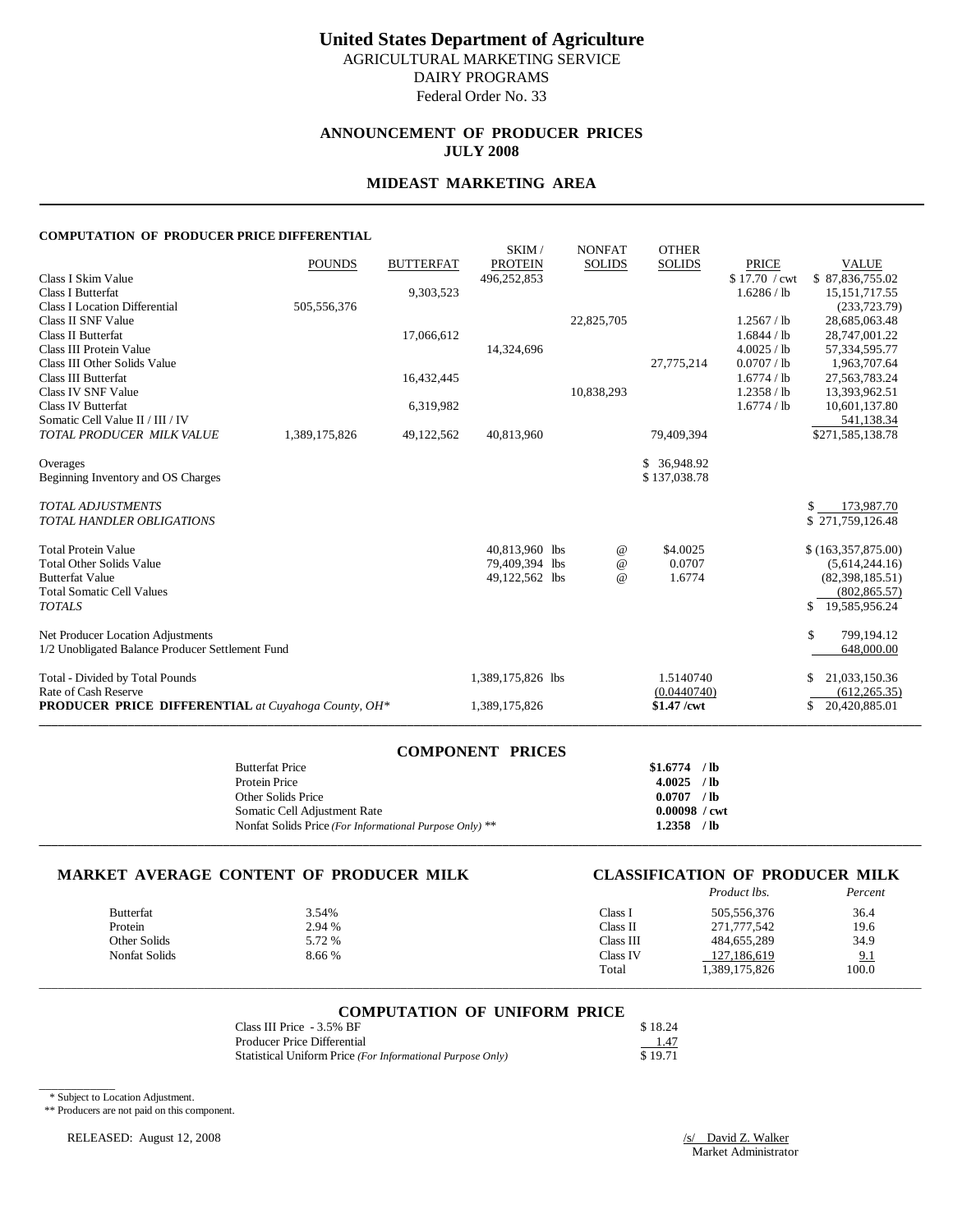# **ANNOUNCEMENT OF PRODUCER PRICES AUGUST 2008**

### **MIDEAST MARKETING AREA**

### **COMPUTATION OF PRODUCER PRICE DIFFERENTIAL**

|                                                              | <b>POUNDS</b> | <b>BUTTERFAT</b> | SKIM/<br><b>PROTEIN</b> | <b>NONFAT</b><br><b>SOLIDS</b> | <b>OTHER</b><br><b>SOLIDS</b> | <b>PRICE</b>  | <b>VALUE</b>                        |
|--------------------------------------------------------------|---------------|------------------|-------------------------|--------------------------------|-------------------------------|---------------|-------------------------------------|
| Class I Skim Value                                           |               |                  | 528,748,479             |                                |                               | \$15.05 / cwt | \$79,576,646.10                     |
| <b>Class I Butterfat</b>                                     |               | 9,649,676        |                         |                                |                               | 1.7004 / lb   | 16,408,309.07                       |
| <b>Class I Location Differential</b>                         | 538,398,155   |                  |                         |                                |                               |               | (263, 659.48)                       |
| Class II SNF Value                                           |               |                  |                         | 22,330,065                     |                               | 1.3044 / lb   | 29,127,336.76                       |
| Class II Butterfat                                           |               | 15,948,759       |                         |                                |                               | 1.7483 / lb   | 27,883,215.37                       |
| Class III Protein Value                                      |               |                  | 12,347,311              |                                |                               | 3.6497 / lb   | 45,063,980.97                       |
| Class III Other Solids Value                                 |               |                  |                         |                                | 23,577,127                    | $0.0529$ / lb | 1,247,230.04                        |
| <b>Class III Butterfat</b>                                   |               | 15,335,824       |                         |                                |                               | 1.7413 / lb   | 26,704,270.33                       |
| Class IV SNF Value                                           |               |                  |                         | 9.486.953                      |                               | $1.2147$ / lb | 11,523,801.82                       |
| <b>Class IV Butterfat</b>                                    |               | 6,482,979        |                         |                                |                               | 1.7413 / lb   | 11,288,811.31                       |
| Somatic Cell Value II / III / IV                             |               |                  |                         |                                |                               |               | 454,765.01                          |
| TOTAL PRODUCER MILK VALUE                                    | 1,329,091,783 | 47,417,238       | 39,504,101              |                                | 75,728,014                    |               | \$249,014,707.30                    |
| Overages                                                     |               |                  |                         |                                | \$13,246.06                   |               |                                     |
| Beginning Inventory and OS Charges                           |               |                  |                         |                                | \$26,380.49                   |               |                                     |
| <b>TOTAL ADJUSTMENTS</b><br><b>TOTAL HANDLER OBLIGATIONS</b> |               |                  |                         |                                |                               |               | \$<br>39,626.55<br>\$249,054,333.85 |
| <b>Total Protein Value</b>                                   |               |                  | 39,504,101 lbs          | $^{\,a}$                       | \$3.6497                      |               | \$(144,178,117.41)                  |
| <b>Total Other Solids Value</b>                              |               |                  | 75,728,014 lbs          | $^{\copyright}$                | 0.0529                        |               | (4,006,011.94)                      |
| <b>Butterfat Value</b>                                       |               |                  | 47,417,238 lbs          | $^{\omega}{}$                  | 1.7413                        |               | (82, 567, 636.53)                   |
| <b>Total Somatic Cell Values</b>                             |               |                  |                         |                                |                               |               | (734, 419.58)                       |
| <b>TOTALS</b>                                                |               |                  |                         |                                |                               |               | S<br>17,568,148.39                  |
| Net Producer Location Adjustments                            |               |                  |                         |                                |                               |               | \$<br>728,616.11                    |
| 1/2 Unobligated Balance Producer Settlement Fund             |               |                  |                         |                                |                               |               | 628,000.00                          |
| Total - Divided by Total Pounds                              |               |                  | 1,329,091,783 lbs       |                                | 1.4238870                     |               | 18,924,764.50<br>S                  |
| Rate of Cash Reserve                                         |               |                  |                         |                                | (0.0438870)                   |               | (583, 298.51)                       |
| <b>PRODUCER PRICE DIFFERENTIAL</b> at Cuyahoga County, OH*   |               |                  | 1,329,091,783           |                                | \$1.38 /cwt                   |               | 18,341,465.99<br>\$.                |
|                                                              |               |                  |                         |                                |                               |               |                                     |

| <b>COMPONENT PRICES</b>                                 |                        |
|---------------------------------------------------------|------------------------|
| <b>Butterfat Price</b>                                  | \$1.7413 / lb          |
| Protein Price                                           | $3.6497$ /lb           |
| Other Solids Price                                      | $0.0529$ /lb           |
| Somatic Cell Adjustment Rate                            | $0.00093 / \text{cwt}$ |
| Nonfat Solids Price (For Informational Purpose Only) ** | $1.2147$ /lb           |
|                                                         |                        |

### **MARKET AVERAGE CONTENT OF PRODUCER MILK CLASSIFICATION OF PRODUCER MILK**

|         |                  |        |           | Product lbs.  | Percent |
|---------|------------------|--------|-----------|---------------|---------|
|         | <b>Butterfat</b> | 3.57%  | Class I   | 538,398,155   | 40.5    |
| Protein |                  | 2.97 % | Class II  | 264,487,114   | 19.9    |
|         | Other Solids     | 5.70 % | Class III | 414,078,177   | 31.2    |
|         | Nonfat Solids    | 8.67 % | Class IV  | 112,128,337   | 8.4     |
|         |                  |        | Total     | 1,329,091,783 | 100.0   |

# \_\_\_\_\_\_\_\_\_\_\_\_\_\_\_\_\_\_\_\_\_\_\_\_\_\_\_\_\_\_\_\_\_\_\_\_\_\_\_\_\_\_\_\_\_\_\_\_\_\_\_\_\_\_\_\_\_\_\_\_\_\_\_\_\_\_\_\_\_\_\_\_\_\_\_\_\_\_\_\_\_\_\_\_\_\_\_\_\_\_\_\_\_\_\_\_\_\_\_\_\_\_\_\_\_\_\_\_\_\_\_\_\_\_\_\_\_\_\_\_\_\_\_\_\_\_\_\_\_\_\_\_\_\_\_\_\_\_\_ **COMPUTATION OF UNIFORM PRICE**

| Class III Price - 3.5% BF                                  | \$17.32 |
|------------------------------------------------------------|---------|
| Producer Price Differential                                | 1.38    |
| Statistical Uniform Price (For Informational Purpose Only) | \$18.70 |

\* Subject to Location Adjustment.

\_\_\_\_\_\_\_\_\_\_\_\_

\*\* Producers are not paid on this component.

RELEASED: September 11, 2008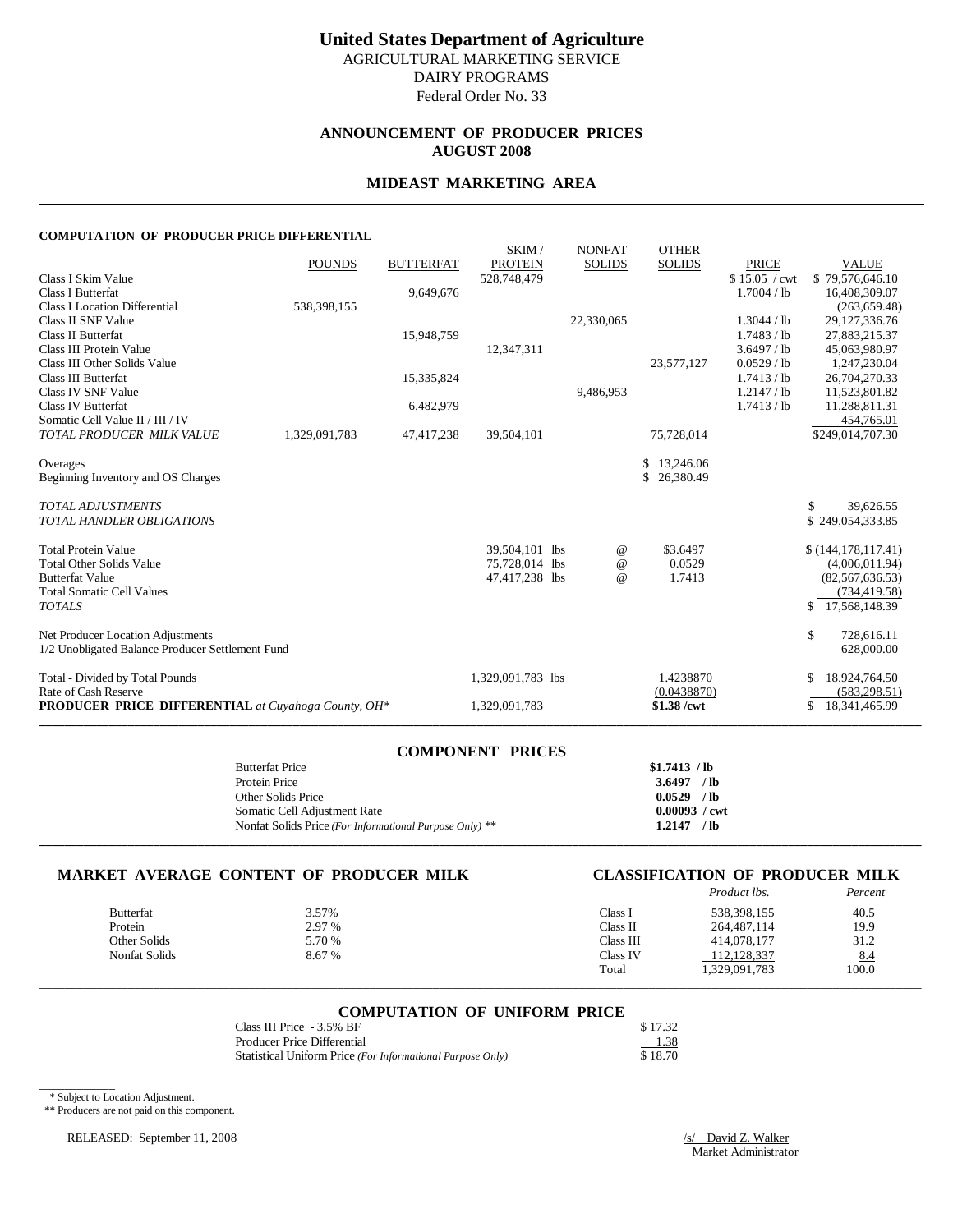### **ANNOUNCEMENT OF PRODUCER PRICES SEPTEMBER 2008**

### **MIDEAST MARKETING AREA**

#### **COMPUTATION OF PRODUCER PRICE DIFFERENTIAL**

|                                                            |               |                  | SKIM/             | <b>NONFAT</b> | <b>OTHER</b>  |               |                            |
|------------------------------------------------------------|---------------|------------------|-------------------|---------------|---------------|---------------|----------------------------|
|                                                            | <b>POUNDS</b> | <b>BUTTERFAT</b> | <b>PROTEIN</b>    | <b>SOLIDS</b> | <b>SOLIDS</b> | <b>PRICE</b>  | <b>VALUE</b>               |
| Class I Skim Value                                         |               |                  | 556,375,208       |               |               | \$13.98 / cwt | \$77,781,254.04            |
| Class I Butterfat                                          |               | 10,040,365       |                   |               |               | 1.7611 / lb   | 17,682,086.78              |
| <b>Class I Location Differential</b>                       | 566,415,573   |                  |                   |               |               |               | (274, 847.66)              |
| Class II SNF Value                                         |               |                  |                   | 20,871,026    |               | 1.2878 / lb   | 26,877,707.30              |
| Class II Butterfat                                         |               | 14,902,031       |                   |               |               | 1.8266 / lb   | 27,220,049.81              |
| Class III Protein Value                                    |               |                  | 11,745,836        |               |               | 3.2689 / lb   | 38,395,963.31              |
| Class III Other Solids Value                               |               |                  |                   |               | 22,028,394    | 0.0234 / lb   | 515,464.38                 |
| Class III Butterfat                                        |               | 14,811,317       |                   |               |               | 1.8196 / lb   | 26,950,672.41              |
| Class IV SNF Value                                         |               |                  |                   | 4,276,354     |               | 1.0455 / lb   | 4,470,928.12               |
| <b>Class IV Butterfat</b>                                  |               | 6,002,878        |                   |               |               | 1.8196 / lb   | 10,922,836.80              |
| Somatic Cell Value II / III / IV                           |               |                  |                   |               |               |               | 456,105.41                 |
| TOTAL PRODUCER MILK VALUE                                  | 1,253,144,935 | 45,756,591       | 37,914,468        |               | 71,252,800    |               | \$230,998,220.70           |
|                                                            |               |                  |                   |               |               |               |                            |
| Overages                                                   |               |                  |                   |               | \$40,941.67   |               |                            |
| Beginning Inventory and OS Charges                         |               |                  |                   |               | \$87,591.99   |               |                            |
| <b>TOTAL ADJUSTMENTS</b>                                   |               |                  |                   |               |               |               | $\mathbb{S}$<br>128,533.66 |
| <b>TOTAL HANDLER OBLIGATIONS</b>                           |               |                  |                   |               |               |               | \$231,126,754.36           |
|                                                            |               |                  |                   |               |               |               |                            |
| <b>Total Protein Value</b>                                 |               |                  | 37,914,468 lbs    | $^{\omega}{}$ | \$3.2689      |               | \$(123,938,604.44)         |
| <b>Total Other Solids Value</b>                            |               |                  | 71,252,800 lbs    | $\omega$      | 0.0234        |               | (1,667,315.53)             |
| <b>Butterfat Value</b>                                     |               |                  | 45,756,591 lbs    | $\omega$      | 1.8196        |               | (83, 258, 692.99)          |
| <b>Total Somatic Cell Values</b>                           |               |                  |                   |               |               |               | (803, 302, 20)             |
| <b>TOTALS</b>                                              |               |                  |                   |               |               |               | 21,458,839.20<br>S.        |
|                                                            |               |                  |                   |               |               |               |                            |
| Net Producer Location Adjustments                          |               |                  |                   |               |               |               | \$<br>638,951.87           |
| 1/2 Unobligated Balance Producer Settlement Fund           |               |                  |                   |               |               |               | 618,000.00                 |
| Total - Divided by Total Pounds                            |               |                  | 1,253,144,935 lbs |               | 1.8127026     |               | 22,715,791.07<br>S         |
| Rate of Cash Reserve                                       |               |                  |                   |               | (0.0427026)   |               | (535, 125.47)              |
| <b>PRODUCER PRICE DIFFERENTIAL</b> at Cuyahoga County, OH* |               |                  | 1,253,144,935     |               | $$1.77$ /cwt  |               | \$<br>22,180,665.60        |
|                                                            |               |                  |                   |               |               |               |                            |

#### **COMPONENT PRICES**

| <b>Butterfat Price</b>                                  | \$1.8196               | $/$ lb |
|---------------------------------------------------------|------------------------|--------|
| Protein Price                                           | 3.2689                 | $/$ lb |
| Other Solids Price                                      | 0.0234                 | $/$ lb |
| Somatic Cell Adjustment Rate                            | $0.00089 / \text{cwt}$ |        |
| Nonfat Solids Price (For Informational Purpose Only) ** | 1.0455                 | $/$ lb |
|                                                         |                        |        |

# **MARKET AVERAGE CONTENT OF PRODUCER MILK CLASSIFICATION OF PRODUCER MILK**

|                  |        |           | <i>Product lbs.</i> | Percent |
|------------------|--------|-----------|---------------------|---------|
| <b>Butterfat</b> | 3.65%  | Class I   | 566.415.573         | 45.2    |
| Protein          | 3.03 % | Class II  | 245,866,410         | 19.6    |
| Other Solids     | 5.69 % | Class III | 387,514,507         | 30.9    |
| Nonfat Solids    | 8.72 % | Class IV  | 53,348,445          | $-4.3$  |
|                  |        | Total     | 1,253,144,935       | 100.0   |

# \_\_\_\_\_\_\_\_\_\_\_\_\_\_\_\_\_\_\_\_\_\_\_\_\_\_\_\_\_\_\_\_\_\_\_\_\_\_\_\_\_\_\_\_\_\_\_\_\_\_\_\_\_\_\_\_\_\_\_\_\_\_\_\_\_\_\_\_\_\_\_\_\_\_\_\_\_\_\_\_\_\_\_\_\_\_\_\_\_\_\_\_\_\_\_\_\_\_\_\_\_\_\_\_\_\_\_\_\_\_\_\_\_\_\_\_\_\_\_\_\_\_\_\_\_\_\_\_\_\_\_\_\_\_\_\_\_\_\_ **COMPUTATION OF UNIFORM PRICE**

| Class III Price - 3.5% BF                                  | \$16.28 |
|------------------------------------------------------------|---------|
| Producer Price Differential                                | 1.77    |
| Statistical Uniform Price (For Informational Purpose Only) | \$18.05 |

\* Subject to Location Adjustment.

 $\overline{\phantom{a}}$   $\overline{\phantom{a}}$   $\overline{\phantom{a}}$   $\overline{\phantom{a}}$   $\overline{\phantom{a}}$   $\overline{\phantom{a}}$   $\overline{\phantom{a}}$   $\overline{\phantom{a}}$   $\overline{\phantom{a}}$   $\overline{\phantom{a}}$   $\overline{\phantom{a}}$   $\overline{\phantom{a}}$   $\overline{\phantom{a}}$   $\overline{\phantom{a}}$   $\overline{\phantom{a}}$   $\overline{\phantom{a}}$   $\overline{\phantom{a}}$   $\overline{\phantom{a}}$   $\overline{\$ 

\*\* Producers are not paid on this component.

RELEASED: October 10, 2008 /s/ David Z. Walker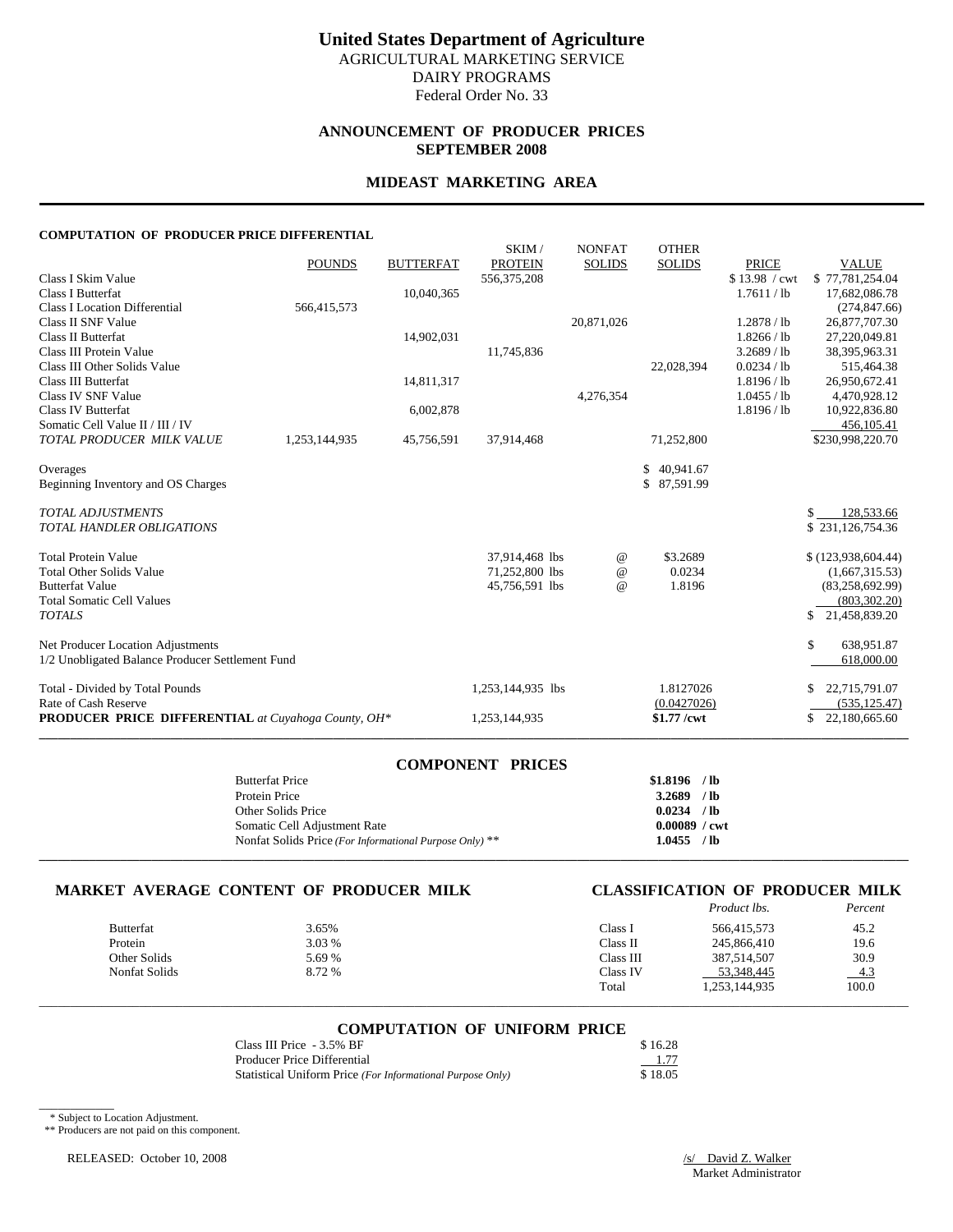# **ANNOUNCEMENT OF PRODUCER PRICES OCTOBER 2008**

# **MIDEAST MARKETING AREA**

### **COMPUTATION OF PRODUCER PRICE DIFFERENTIAL**

|                                                            | <b>POUNDS</b> | <b>BUTTERFAT</b> | SKIM/<br><b>PROTEIN</b> | <b>NONFAT</b><br><b>SOLIDS</b> | <b>OTHER</b><br><b>SOLIDS</b> | <b>PRICE</b>  | <b>VALUE</b>         |
|------------------------------------------------------------|---------------|------------------|-------------------------|--------------------------------|-------------------------------|---------------|----------------------|
| Class I Skim Value                                         |               |                  | 590.749.431             |                                |                               | \$11.76 / cwt | \$69.472,133.10      |
| Class I Butterfat                                          |               | 10,791,582       |                         |                                |                               | 1.7651 / lb   | 19,048,221.41        |
| <b>Class I Location Differential</b>                       | 601,541,013   |                  |                         |                                |                               |               | (288, 290.01)        |
| Class II SNF Value                                         |               |                  |                         | 20,652,221                     |                               | 1.1622 / lb   | 24,002,011.26        |
| Class II Butterfat                                         |               | 14,976,836       |                         |                                |                               | 1.8577 / lb   | 27,822,468.19        |
| Class III Protein Value                                    |               |                  | 8,647,888               |                                |                               | 3.5490 / lb   | 30,691,354.54        |
| Class III Other Solids Value                               |               |                  |                         |                                | 15,788,239                    | (0.0047)/lb   | (74, 204, 73)        |
| <b>Class III Butterfat</b>                                 |               | 11,767,619       |                         |                                |                               | 1.8507 / lb   | 21,778,332.46        |
| Class IV SNF Value                                         |               |                  |                         | 5,307,311                      |                               | 0.8226 / lb   | 4,365,794.06         |
| Class IV Butterfat                                         |               | 7,066,101        |                         |                                |                               | 1.8507 / lb   | 13,077,233.11        |
| Somatic Cell Value II / III / IV                           |               |                  |                         |                                |                               |               | 565,977.26           |
| TOTAL PRODUCER MILK VALUE                                  | 1,187,057,793 | 44,602,138       | 36,907,343              |                                | 67,412,739                    |               | \$210,461,030.65     |
|                                                            |               |                  |                         |                                | \$42,751.99                   |               |                      |
| Overages<br>Beginning Inventory and Other Source Charges   |               |                  |                         |                                | \$189,789.64                  |               |                      |
|                                                            |               |                  |                         |                                |                               |               |                      |
| <b>TOTAL ADJUSTMENTS</b>                                   |               |                  |                         |                                |                               |               | \$<br>232,541.63     |
| <b>TOTAL HANDLER OBLIGATIONS</b>                           |               |                  |                         |                                |                               |               | \$210.693.572.28     |
|                                                            |               |                  |                         |                                |                               |               |                      |
| <b>Total Protein Value</b>                                 |               |                  | 36.907.343 lbs          | @                              | \$3.5490                      |               | \$(130,984,160.33)   |
| <b>Total Other Solids Value</b>                            |               |                  | 67,412,739 lbs          | $^{\copyright}$                | (0.0047)                      |               | 316,839.86           |
| <b>Butterfat Value</b>                                     |               |                  | 44,602,138 lbs          | $\omega$                       | 1.8507                        |               | (82, 545, 176.79)    |
| <b>Total Somatic Cell Values</b>                           |               |                  |                         |                                |                               |               | (1, 113, 894.50)     |
| <b>TOTALS</b>                                              |               |                  |                         |                                |                               |               | \$<br>(3,632,819.48) |
|                                                            |               |                  |                         |                                |                               |               |                      |
| Net Producer Location Adjustments                          |               |                  |                         |                                |                               |               | \$<br>536,765.63     |
| 1/2 Unobligated Balance Producer Settlement Fund           |               |                  |                         |                                |                               |               | 589,000.00           |
| Total - Divided by Total Pounds                            |               |                  | 1,187,057,793 lbs       |                                | (0.2111990)                   |               | (2,507,053.85)       |
| Rate of Cash Reserve                                       |               |                  |                         |                                | (0.0488010)                   |               | (579, 296.07)        |
| <b>PRODUCER PRICE DIFFERENTIAL</b> at Cuyahoga County, OH* |               |                  | 1,187,057,793           |                                | $$(0.26) / \text{cwt}$        |               | (3,086,349.92)       |
|                                                            |               |                  |                         |                                |                               |               |                      |

| <b>COMPONENT PRICES</b>                                 |                        |
|---------------------------------------------------------|------------------------|
| <b>Butterfat Price</b>                                  | $$1.8507$ /lb          |
| Protein Price                                           | $3.5490$ /lb           |
| Other Solids Price                                      | $(0.0047)$ /lb         |
| Somatic Cell Adjustment Rate                            | $0.00095 / \text{cwt}$ |
| Nonfat Solids Price (For Informational Purpose Only) ** | $0.8226$ /lb           |
|                                                         |                        |

### **MARKET AVERAGE CONTENT OF PRODUCER MILK CLASSIFICATION OF PRODUCER MILK**

|                  |        |           | Product lbs.  | Percent      |
|------------------|--------|-----------|---------------|--------------|
| <b>Butterfat</b> | 3.76%  | Class I   | 601,541,013   | 50.7         |
| Protein          | 3.11 % | Class II  | 241, 221, 269 | 20.3         |
| Other Solids     | 5.68 % | Class III | 279,000,390   | 23.5         |
| Nonfat Solids    | 8.79 % | Class IV  | 65.295.121    | <u>__5.5</u> |
|                  |        | Total     | 1,187,057,793 | 100.0        |
|                  |        |           |               |              |

#### **COMPUTATION OF UNIFORM PRICE**

| Class III Price - 3.5% BF                                  | \$17.06 |
|------------------------------------------------------------|---------|
| Producer Price Differential                                | (0.26)  |
| Statistical Uniform Price (For Informational Purpose Only) | \$16.80 |

\* Subject to Location Adjustment.

\_\_\_\_\_\_\_\_\_\_\_\_

\*\* Producers are not paid on this component.

RELEASED: November 11, 2008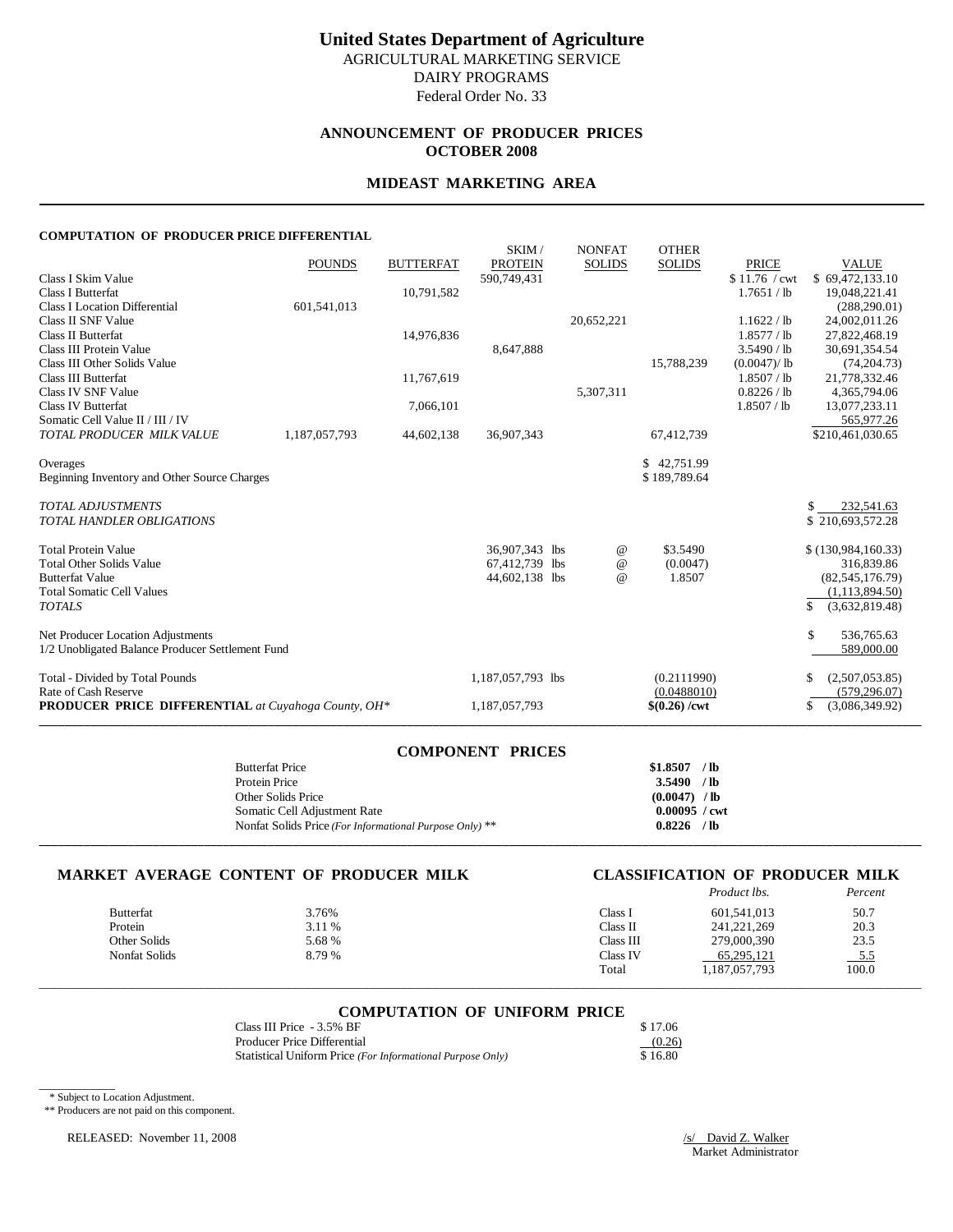# **ANNOUNCEMENT OF PRODUCER PRICES NOVEMBER 2008**

# **MIDEAST MARKETING AREA**

### **COMPUTATION OF PRODUCER PRICE DIFFERENTIAL**

|                                                            | <b>POUNDS</b> | <b>BUTTERFAT</b> | SKIM/<br><b>PROTEIN</b> | <b>NONFAT</b><br><b>SOLIDS</b> | <b>OTHER</b><br><b>SOLIDS</b> | <b>PRICE</b>  | <b>VALUE</b>         |
|------------------------------------------------------------|---------------|------------------|-------------------------|--------------------------------|-------------------------------|---------------|----------------------|
| Class I Skim Value                                         |               |                  | 541,199,958             |                                |                               | \$13.29 / cwt | \$71.925.474.43      |
| <b>Class I Butterfat</b>                                   |               | 10,065,011       |                         |                                |                               | 1.8588 / lb   | 18,708,842.45        |
| <b>Class I Location Differential</b>                       | 551,264,969   |                  |                         |                                |                               |               | (254, 278.57)        |
| Class II SNF Value                                         |               |                  |                         | 18,860,584                     |                               | 0.9467 / lb   | 17,855,314.90        |
| Class II Butterfat                                         |               | 14,726,762       |                         |                                |                               | 1.7800 / lb   | 26,213,636.36        |
| Class III Protein Value                                    |               |                  | 12,996,516              |                                |                               | 3.1301 / lb   | 40,680,394.73        |
| Class III Other Solids Value                               |               |                  |                         |                                | 23,456,680                    | (0.0099)/lb   | (232, 221.15)        |
| Class III Butterfat                                        |               | 16,388,211       |                         |                                |                               | 1.7730 / lb   | 29,056,298.13        |
| Class IV SNF Value                                         |               |                  |                         | 9.848.464                      |                               | 0.6953 / lb   | 6,847,636.98         |
| Class IV Butterfat                                         |               | 8,545,649        |                         |                                |                               | 1.7730 / lb   | 15, 151, 435. 70     |
| Somatic Cell Value II / III / IV                           |               |                  |                         |                                |                               |               | 791,539.28           |
| TOTAL PRODUCER MILK VALUE                                  | 1,300,007,826 | 49,725,633       | 40,943,295              |                                | 73,909,053                    |               | \$226,744,073.24     |
| Overages                                                   |               |                  |                         |                                | \$38,667.92                   |               |                      |
| Beginning Inventory and Other Source Charges               |               |                  |                         |                                | \$20,181.74                   |               |                      |
| <b>TOTAL ADJUSTMENTS</b>                                   |               |                  |                         |                                |                               |               | \$<br>58,849.66      |
| <b>TOTAL HANDLER OBLIGATIONS</b>                           |               |                  |                         |                                |                               |               | \$226,802,922.90     |
| <b>Total Protein Value</b>                                 |               |                  | 40.943.295 lbs          | $^{\,a}$                       | \$3.1301                      |               | \$(128, 156, 607.71) |
| <b>Total Other Solids Value</b>                            |               |                  | 73,909,053 lbs          | $^{\copyright}$                | (0.0099)                      |               | 731,699.60           |
| <b>Butterfat Value</b>                                     |               |                  | 49,725,633 lbs          | $^{\omega}{}$                  | 1.7730                        |               | (88, 163, 547, 31)   |
| <b>Total Somatic Cell Values</b>                           |               |                  |                         |                                |                               |               | (1,352,034.90)       |
| <b>TOTALS</b>                                              |               |                  |                         |                                |                               |               | \$<br>9,862,432.58   |
| Net Producer Location Adjustments                          |               |                  |                         |                                |                               |               | \$<br>663,461.15     |
| 1/2 Unobligated Balance Producer Settlement Fund           |               |                  |                         |                                |                               |               | 554,000.00           |
| Total - Divided by Total Pounds                            |               |                  | 1,300,007,826 lbs       |                                | 0.8522944                     |               | 11,079,893.73<br>\$  |
| Rate of Cash Reserve                                       |               |                  |                         |                                | (0.0422944)                   |               | (549, 830.51)        |
| <b>PRODUCER PRICE DIFFERENTIAL</b> at Cuyahoga County, OH* |               |                  | 1,300,007,826           |                                | \$0.81 /cwt                   |               | 10,530,063.22<br>\$. |
|                                                            |               |                  |                         |                                |                               |               |                      |

| <b>COMPONENT PRICES</b>                                 |                        |
|---------------------------------------------------------|------------------------|
| <b>Butterfat Price</b>                                  | $$1.7730$ /lb          |
| Protein Price                                           | 3.1301 / lb            |
| Other Solids Price                                      | $(0.0099)$ /lb         |
| Somatic Cell Adjustment Rate                            | $0.00088 / \text{cwt}$ |
| Nonfat Solids Price (For Informational Purpose Only) ** | $0.6953$ /lb           |
|                                                         |                        |

### **MARKET AVERAGE CONTENT OF PRODUCER MILK CLASSIFICATION OF PRODUCER MILK**

# *Product lbs. Percent*

| <b>Butterfat</b> | 3.83%  | Class 1   | 551,264,969   | 42.4   |
|------------------|--------|-----------|---------------|--------|
| Protein          | 3.15 % | Class II  | 220,145,408   | 16.9   |
| Other Solids     | 5.69 % | Class III | 412.661.070   | 31.8   |
| Nonfat Solids    | 8.84 % | Class IV  | 115,936,379   | $-8.9$ |
|                  |        | Total     | 1,300,007,826 | 100.0  |
|                  |        |           |               |        |

# \_\_\_\_\_\_\_\_\_\_\_\_\_\_\_\_\_\_\_\_\_\_\_\_\_\_\_\_\_\_\_\_\_\_\_\_\_\_\_\_\_\_\_\_\_\_\_\_\_\_\_\_\_\_\_\_\_\_\_\_\_\_\_\_\_\_\_\_\_\_\_\_\_\_\_\_\_\_\_\_\_\_\_\_\_\_\_\_\_\_\_\_\_\_\_\_\_\_\_\_\_\_\_\_\_\_\_\_\_\_\_\_\_\_\_\_\_\_\_\_\_\_\_\_\_\_\_\_\_\_\_\_\_\_\_\_\_\_\_ **COMPUTATION OF UNIFORM PRICE**

| Class III Price - 3.5% BF                                  | \$15.51 |
|------------------------------------------------------------|---------|
| Producer Price Differential                                | 0.81    |
| Statistical Uniform Price (For Informational Purpose Only) | \$16.32 |

\* Subject to Location Adjustment.

\_\_\_\_\_\_\_\_\_\_\_\_

\*\* Producers are not paid on this component.

RELEASED: December 11, 2008